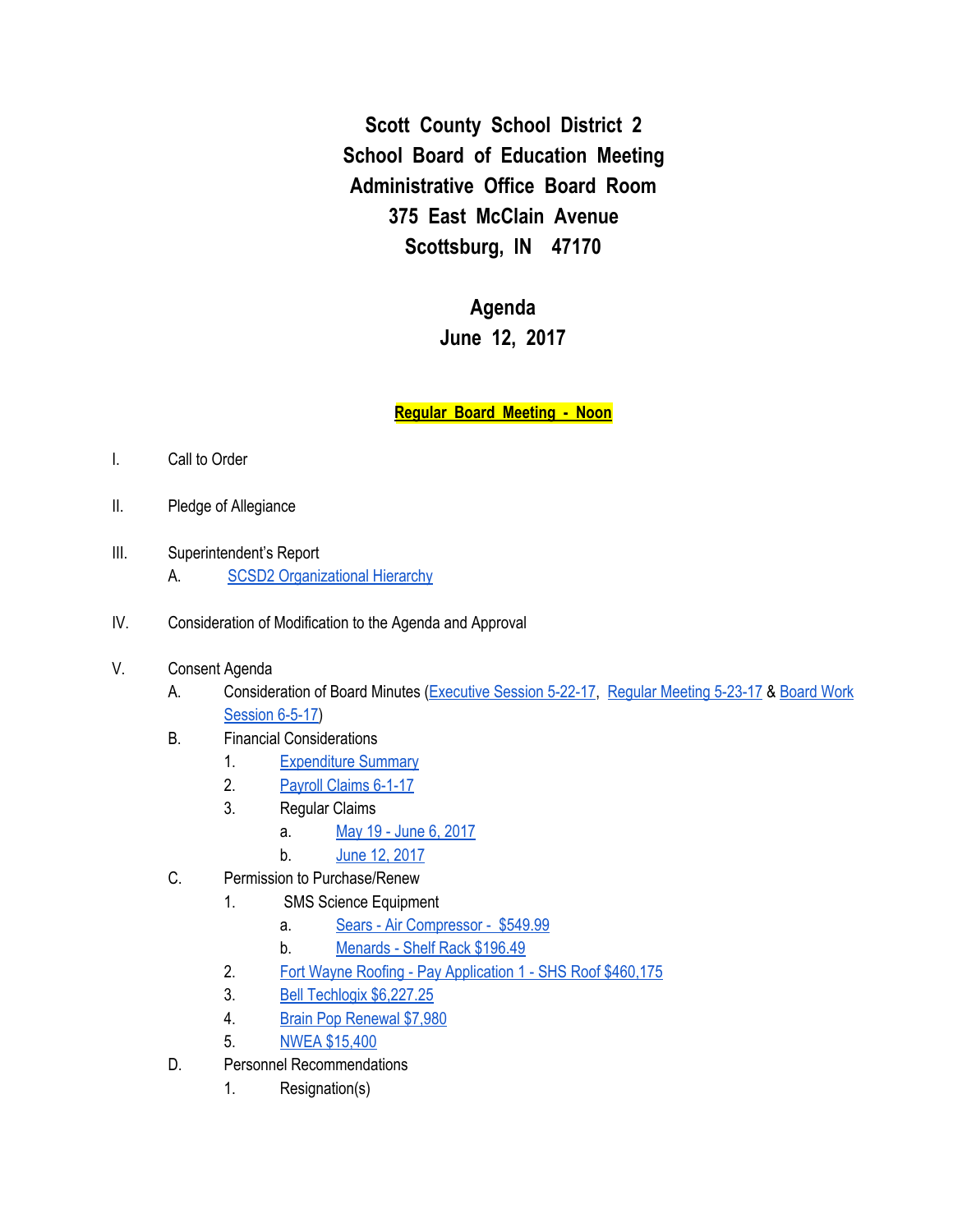- a. Marcy [Fryfogle](https://drive.google.com/file/d/0BxXvxnGh3EX1TEN6YnNndkp1NEI5RlNGb3g5cEV6bS1ZN1dj/view) Dream Team Leader
- b. Amanda Couch -JES Title [Instructional](https://drive.google.com/file/d/0BxXvxnGh3EX1NU5GU29LTmtUbG1hRkNBWFlUNEtJZFk2LS1F/view) Assistant
- c. Selena Badillo SMS 5.5 Hour/185 Day [Custodian](https://drive.google.com/file/d/0BxXvxnGh3EX1X2JKRG1PVU1LdGx0cGppbTREWmNZTUNTb2k0/view)
- d. Emily Petty SES 7 Hr/4Day [Classroom](https://drive.google.com/file/d/0BxXvxnGh3EX1bWdaU1BDdXNNQkp1TkR6WkpzbFBHSEdRamJR/view) ED Aide
- e. Greg [Hammons](https://drive.google.com/file/d/0BxXvxnGh3EX1SmZpVWtibEhpeU9veV8yck5CWGpWd1cwUUww/view) SMS Girls' Cross Country Coach
- 2. Certified Recommendation(s)
	- a. Robin Burns JES [Jumpstart](https://drive.google.com/file/d/0BxXvxnGh3EX1enR4c005RHlQLXQzQy1zRnFWMzhsU3FNM0g4/view) Teacher
	- b. Brooke Long JES [Jumpstart](https://drive.google.com/file/d/0BxXvxnGh3EX1Mm9tM21oczNxNXpWZEh1dEl3R3lVNXFpUlJF/view) Teacher
	- c. Lindsey DePriest LES [Jumpstart](https://drive.google.com/file/d/0BxXvxnGh3EX1UEU4R2c1Qjg1XzJhUWE0elJLSF9Hb2tIWktF/view) Teacher
	- d. Amanda Judd LES [Jumpstart](https://drive.google.com/file/d/0BxXvxnGh3EX1bW5SMWVnUEZPb090S0ZPOEcxSm1yRFE1MlVR/view) Teacher
	- e. Brittany Banister VFES [Jumpstart](https://drive.google.com/file/d/0BxXvxnGh3EX1cVZXREhieEtiU1lxa2xta2JZNDE4dW82MEdn/view) Teacher
	- f. Sara Salas VFES [Jumpstart](https://drive.google.com/file/d/0BxXvxnGh3EX1LXJYQ2VjZkhSS2FUdzVIVi1EN0VONlRncUpJ/view) Teacher
	- g. LaKynn [McDonald](https://drive.google.com/file/d/0BxXvxnGh3EX1SFR3OE1ld194elhWcHd5T1NnWGMtQ29fVGpV/view) SES Jumpstart Teacher
	- h. Brandi Thomas SES [Jumpstart](https://drive.google.com/file/d/0BxXvxnGh3EX1YW1wTWhsZWdhNTBMN3RhR3JaUlVKUDFhMDZ3/view) Teacher
	- i. Rebecca Stacey SES [Jumpstart](https://drive.google.com/file/d/0BxXvxnGh3EX1ZlFzbHRHSU9aWkN5V19ndk54ZG9ha1B1YkZZ/view) Teacher
	- j. J.T. Jenkins SMS 6th Grade Social Studies [Teacher](https://drive.google.com/file/d/0BxXvxnGh3EX1VlhVbXlYUnpaTUhMTUJlZktfSFBtOGcwWTNN/view)
	- k. Brenda Kendall SHS New Tech Math [Teacher](https://drive.google.com/file/d/0BxXvxnGh3EX1b3hMYTlIQk9lSlVBNkdQSFZCOEd1dlRWLTc0/view) Leave (Sept. 15-Nov. 26)
	- l. Jennifer Morris SHS [Vocational](https://drive.google.com/file/d/0BxXvxnGh3EX1Vkc3ZWdCV3lwVk1UR1FMZjAxcUk3Y2VidlNV/view) Business Teache[r](https://drive.google.com/file/d/0BxXvxnGh3EX1Vkc3ZWdCV3lwVk1UR1FMZjAxcUk3Y2VidlNV/view)
	- m. Kasey Comer [Elementary](https://drive.google.com/file/d/0BxXvxnGh3EX1SDBTM1RCUmVXX3ZnRVpoQ3d2NmR6Ul9wMmZj/view) Teacher
	- n. Meghan McVey [Elementary](https://drive.google.com/file/d/0BxXvxnGh3EX1aWJpdEpCZ0xmblRyVzI1R0ZlUjhjcm00ZjBJ/view) Teacher
- 3. ECA Recommendation(s)
	- a. Tim Johnston SHS Fine Arts [Department](https://drive.google.com/file/d/0BxXvxnGh3EX1RWhubEt5cVZkLTlpN3pEQUpGeDFkSGlKT2pj/view) Chair
	- b. Kevin Smith SMS 7th Grade Boys' [Basketball](https://drive.google.com/file/d/0BxXvxnGh3EX1bEdTc0FFZmoycnN6enBra0F1alVJTmZnalNn/view) Coach
	- c. Patty Clancy VFES [Robotics](https://drive.google.com/file/d/0BxXvxnGh3EX1SF9GNzRhRTBtUnpORURqVG5qNXkzdnZsZFpF/view) Coach
	- d. Lindsey Cazares VFES [Robotics](https://drive.google.com/file/d/0BxXvxnGh3EX1SUhiVzdBN0FtN296THZFb193Ny1PZXE4QTRV/view) Coach
	- e. Mark [Bridgewater](https://drive.google.com/file/d/0BxXvxnGh3EX1VnJwUGF4U3g3SUZMeXNnbW5ac2V5MWtlZTR3/view) SMS 8th Grade Boys' Basketball Coach
	- f. Ted Richey SMS 7th Grade Boys' B Team [Basketball](https://drive.google.com/file/d/0BxXvxnGh3EX1MWhDdl9kTEE3VXZIbXYwYjFTXzFkS2loaWlF/view) Coach
	- g. Ted Richey SMS 8th Grade Boys' B Team [Basketball](https://drive.google.com/file/d/0BxXvxnGh3EX1amdDUzVzcnd4aldyWkpLa01WbEVsSFYtS3hN/view) Coach
	- h. Courtney Means SMS 7th Grade [Volleyball](https://drive.google.com/file/d/0BxXvxnGh3EX1UmRYTU5ibC1kNVowWHktNm1OVzFSb1Y2Z0tn/view) Coach
	- i. Jessica Nichols SMS 8th Grade [Volleyball](https://drive.google.com/file/d/0BxXvxnGh3EX1SFEtVlFMN1lxWVltRE1mWWlIYzNrOU9uaWlV/view)
	- j. Adam [Comer](https://drive.google.com/file/d/0BxXvxnGh3EX1UDhVUEhhUm1NNVdWLVNfYzNfT3pQZ2RXdDlj/view), Katie [McDonald](https://drive.google.com/file/d/0BxXvxnGh3EX1TGdLY0hleGVuTk90dk1zaXlfS1NSRnk0bG44/view) & [Mickey](https://drive.google.com/file/d/0BxXvxnGh3EX1Q0MxZ3dYQnBPcnJaZTVQdktobV9Lalp6SUww/view) Hall, Jr. SHS Summer/Fall Band Staff
	- k. James Roberts SMS [Volunteer](https://drive.google.com/file/d/0BxXvxnGh3EX1bkc3d20tZ2w4c3hGTWVHaEItd1FpckZ0QV8w/view) Asst. Football Coach
	- l. Jason Clancy SMS 6th Grade Boys' [Basketball](https://drive.google.com/file/d/0BxXvxnGh3EX1ejR0WUljZkFmeTIzVW5iYU5tY29hRy1KSlBn/view) Coach
	- m. Matthew Waskom SMS 6th Grade Boys' B Team [Basketball](https://drive.google.com/file/d/0BxXvxnGh3EX1TDFWVWw5eGxiazd6U3d2LWU4U0ltOVV5NklB/view) Coach
	- n. William Earlywine, Jr. Volunteer Football [Statistician](https://drive.google.com/file/d/0BxXvxnGh3EX1V0RHTTVKUUVDd0U2amNmWmQyUjZJYTBMVzZ3/view)
	- o. Dancie Colson SHS Guidance [Department](https://drive.google.com/file/d/0BxXvxnGh3EX1VGRtWlRoZHJYeVZkZlVPM0hVQWkxYlNGZmlJ/view) Chair
	- p. Katrina Franklin SHS [Freshman](https://drive.google.com/file/d/0BxXvxnGh3EX1QzRDSjRtbTJYSzB1Q1BlU0xzLXoxejRpODc0/view) Boys' Cheer Coach
	- q. Tiara English SHS [Freshman](https://drive.google.com/file/d/0BxXvxnGh3EX1UmV6aWFBQ1lwUzJfaUs5dTdOY2hrcEpBeUJZ/view) Girls' Cheer Coach
	- r. Matt [McGlothlin](https://drive.google.com/file/d/0BxXvxnGh3EX1dGdDamM2SFY1cExlTXlGaTRWd3pXOXh1cjI0/view) SHS Girls' Varsity Soccer Coach
	- s. Mara [Colson](https://drive.google.com/file/d/0BxXvxnGh3EX1bFFueHhvU1FHUW5DSDRGZEt5dmtzV3B3RDJv/view) SHS Girls' Asst. Varsity Soccer Coach
	- t. Alison Hough & Melanie Schafer SMS Cheer [Coaches](https://drive.google.com/file/d/0BxXvxnGh3EX1c0I3V1g2dWtmdEZoQTNGVE90TS1nbnRlZnV3/view) (6, 7 & 8th grades)
- 4. Transfer(s)
	- a. Carolyn Nowlin from SES Special Ed Teacher to SES [Transitional](https://drive.google.com/file/d/0BxXvxnGh3EX1ZktGdHpSajd0WXF6dE0xczlXWl9ta2hYQ1FV/view) 1st Grade Teacher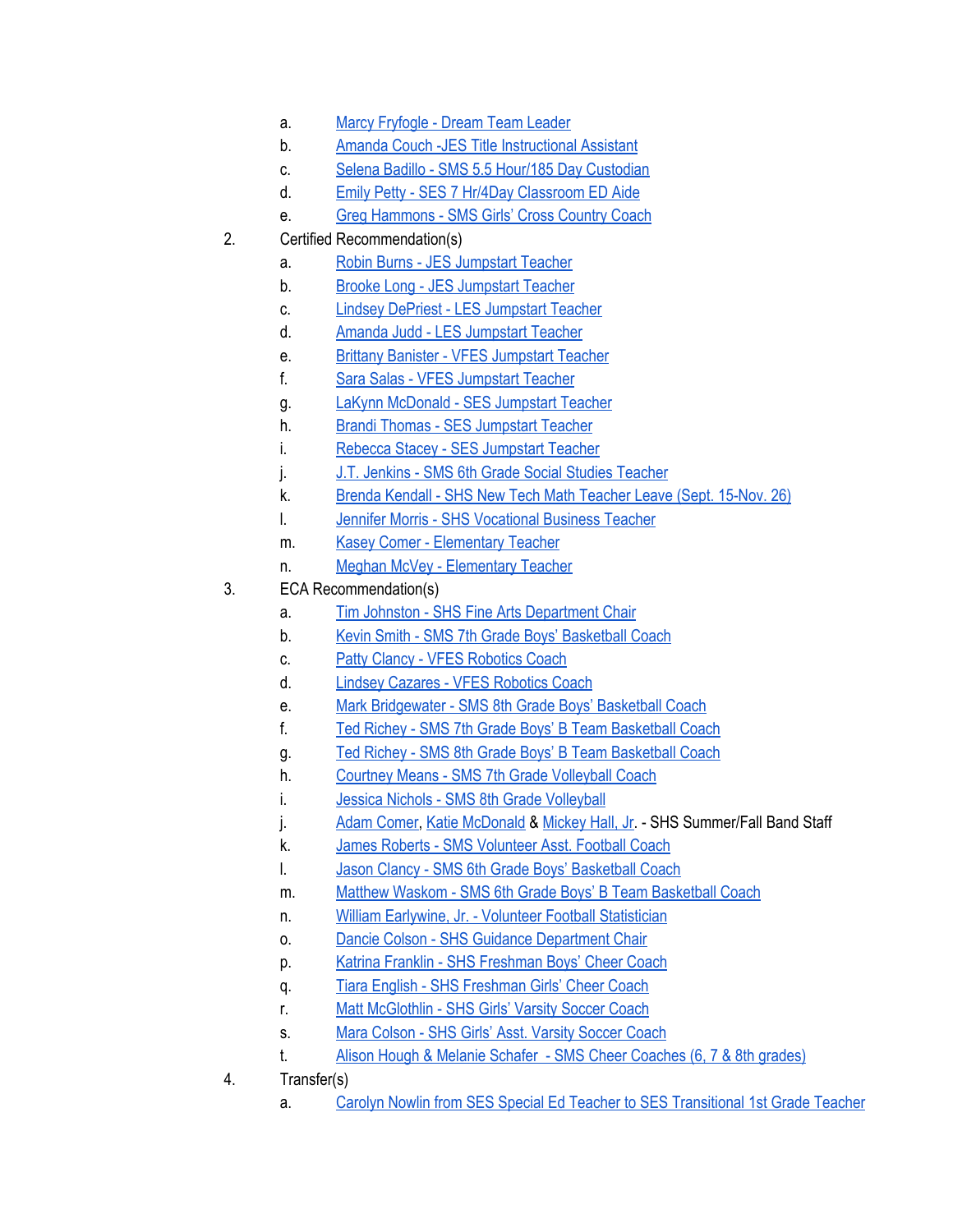- b. Steve Deaton SHS Credit [Recovery](https://drive.google.com/file/d/0BxXvxnGh3EX1TlB1MHNWaHlNNzc5TGxKUm1oalRWTUdXbkkw/view) Aide
- 5. Professional Leave Request(s)
	- a. Bob McGannon HSTW Staff [Development](https://drive.google.com/file/d/0BxXvxnGh3EX1VGRIT2Q1dTh4bUIxVHZwT3M1d21BRnVtZm5z/view) Conference, Nashville, TN, July 13-15
	- b. Scott Borden Apple CIO Briefing, [Chicago,](https://drive.google.com/file/d/0BxXvxnGh3EX1WW1hRkhSTEIxRXV5eC1nNUctcGpWMS1fMFJ3/view) IL, June 20-21
	- c. Lisa Spicer [Medical](https://drive.google.com/file/d/0BxXvxnGh3EX1b0N1czRlc1d3eU5hWjF4WHlwQnRMd0pBc0Vn/view) Leave (July 12 August 12)
	- d. Chris Routt & Nick South Indiana New [Administrator](https://drive.google.com/file/d/0BxXvxnGh3EX1YUtPSHZkUUlfaXlmVkdYeGJRT05UUHdDSllj/view) Leadership Institute (INALI), [Indianapolis,](https://drive.google.com/file/d/0BxXvxnGh3EX1YUtPSHZkUUlfaXlmVkdYeGJRT05UUHdDSllj/view) IN, July 17-18
	- e. Ken McMichael & Caroline VanGosen FFA State [Convention,](https://drive.google.com/file/d/0BxXvxnGh3EX1SFBMUVgyOHg5cEJlLUFoZ1lrQ3hUM3NuQVUw/view) Lafayette, IN, June 19-23
- 6. Field Trip Request(s)
	- a. SHS FFA FFA State [Convention,](https://drive.google.com/file/d/0BxXvxnGh3EX1X0M3NktaaEw3bFF0T1pCYUE3dEdNQi05amNJ/view) Lafayette, IN, June 19-23
- 7. Permission for the Superintendent to Accept Resignations, Retirements, etc...and post for those **Positions**
- 8. [Permission](https://docs.google.com/document/d/1lpSnOo7_FWNBycRJqmLU5G_AUTdycTH8rwieRotuVQs/edit) to Post
	- a. SMS Dream Team Leader
	- b. JES 5.5 Hour Title I Instructional Assistant
	- c. SMS 5.5 Hour/185 Day Custodian
	- d. SMS Boys' Co- Soccer Coach
	- e. SES 7 Hour/4 Day ED Classroom Aide
	- f. SES Special Education Teacher
	- g. SMS 5.75 Hour Special Programs Aide
	- h. SHS New Tech Math Teacher **(tentative- pending official resignation)**
	- **i.** SHS Baseball Coach **(tentative- pending official resignation)**
	- j. SMS Girls' Cross Country Coach
	- k. [Business](https://docs.google.com/a/scsd2.k12.in.us/document/d/1x0e7kZwrkIXP6A0OAuLxQRKjfl55Szdv7OE9bzXDxhg/edit?usp=sharing) Office Summer 2017 Sub
- VI. Financial Considerations
	- A. Permission to Accept/Award Quotes
		- 1. Scott 2 Business Office Security Redesign
			- a. [Scottsburg](https://drive.google.com/file/d/0BxXvxnGh3EX1WHBKTHE2QzNFSHlXSHNFLW5xT0YwRzc1UE9N/view) Glass
			- b. Kenny Glass No bid
			- c. Stein Glass No Bid
		- 2. Scott 2 Old Kitchen Area Remodel
		- 3. SMS Office Furniture
			- a. Lee [Company](https://drive.google.com/file/d/0BxXvxnGh3EX1a3dUWlhDRjctN3FGdFBYX2trQWFHUU82S1dn/view)
			- b. [Educational](https://drive.google.com/file/d/0BxXvxnGh3EX1aGxpVWdjVVVTZ1Y2ek5mV214VFMxRXVlQ2JJ/view) Furniture
			- c. J W [Associates](https://drive.google.com/file/d/0BxXvxnGh3EX1MHEwQlhtR1daQ2V1X3A5UjBoMXdZYlg0a3pj/view)
			- d. Alternative Reception Area Desk Quote
	- B. Discussion of Required Board Approval for Expenditures over \$5,000 for the part of the Bond Considered as the SMS CPF Replacement
- VII. Policy
	- A. School Handbooks Second Reading
		- 1. Scottsburg High School